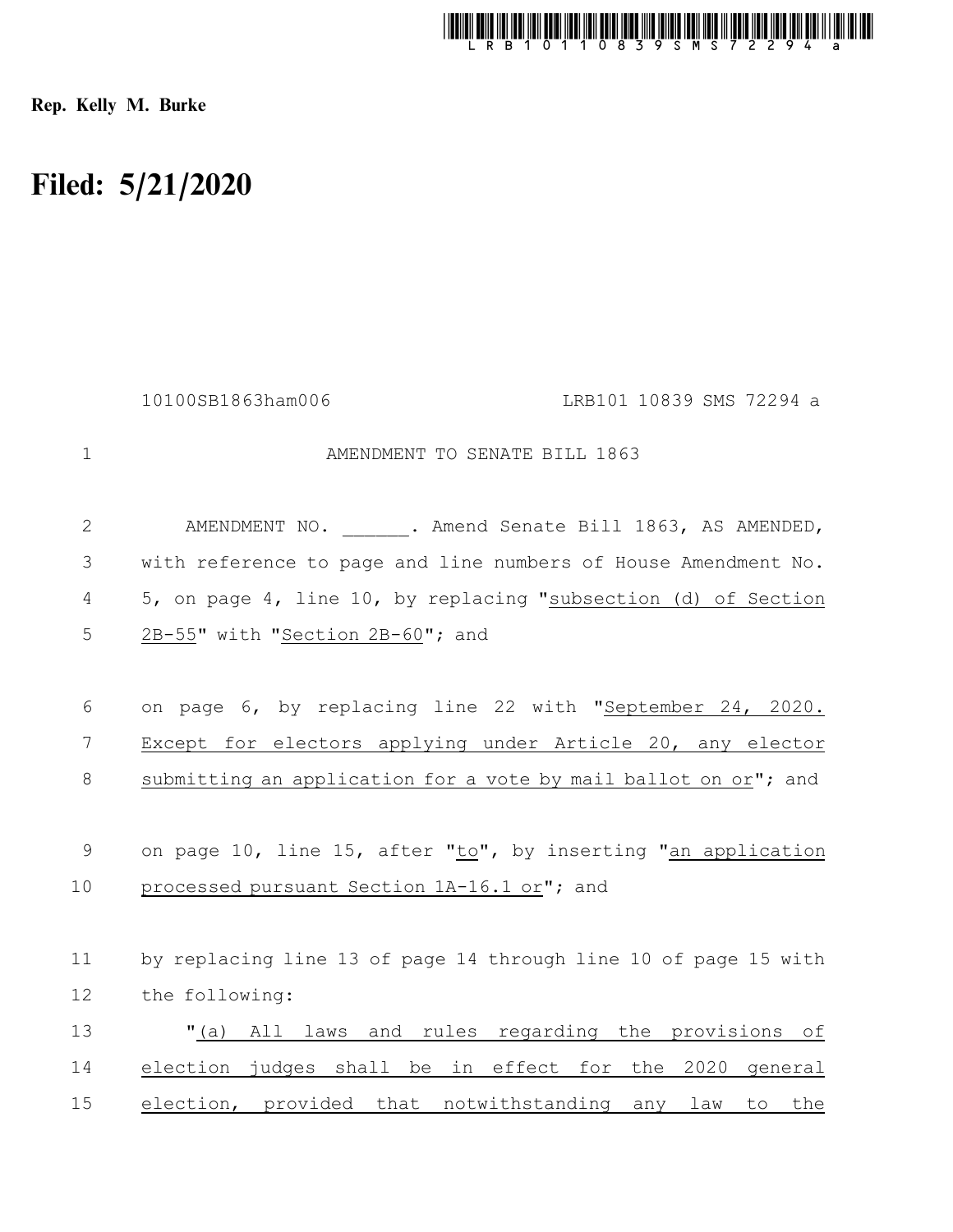10100SB1863ham006 -2- LRB101 10839 SMS 72294 a

| 1            | contrary, any individual may be appointed to serve as an        |
|--------------|-----------------------------------------------------------------|
| $\mathbf{2}$ | election judge if, as of the date of the election at which the  |
| 3            | person serves as judge, he or she has attained the age of 16."; |
| 4            | and                                                             |
| 5            | on page 18, by deleting lines 2 through 7; and                  |
| 6            | on page 19, by deleting lines 13 through 21; and                |
| 7            | on page 19, line 22, by replacing "(e)" with "(d)"; and         |
| 8            | on page 20, line 6, by replacing "(f)" with "(e)"; and          |
| 9            | on page 20, by replacing line 14 through 20 with the following: |
| 10           | " $(10$ ILCS $5/2B-60$ new)                                     |
| 11           | Sec. 2B-60. Reimbursement for 2020 general election             |
| 12           | expenses.                                                       |
| 13           | (a) Each election authority shall comply with the               |
| 14           | requirements of this amendatory Act of the 101st General        |
| 15           | Assembly. The State Board of Elections may withhold any         |
| 16           | reimbursements for election related costs if an election        |
| 17           | authority is found to have failed to comply with the provisions |
| 18           | of this amendatory Act of the 101st General Assembly.           |
| 19           | (b) Subject to receipt and availability of federal funds,       |
| 20           | the State Board of Elections may adopt emergency rules subject  |